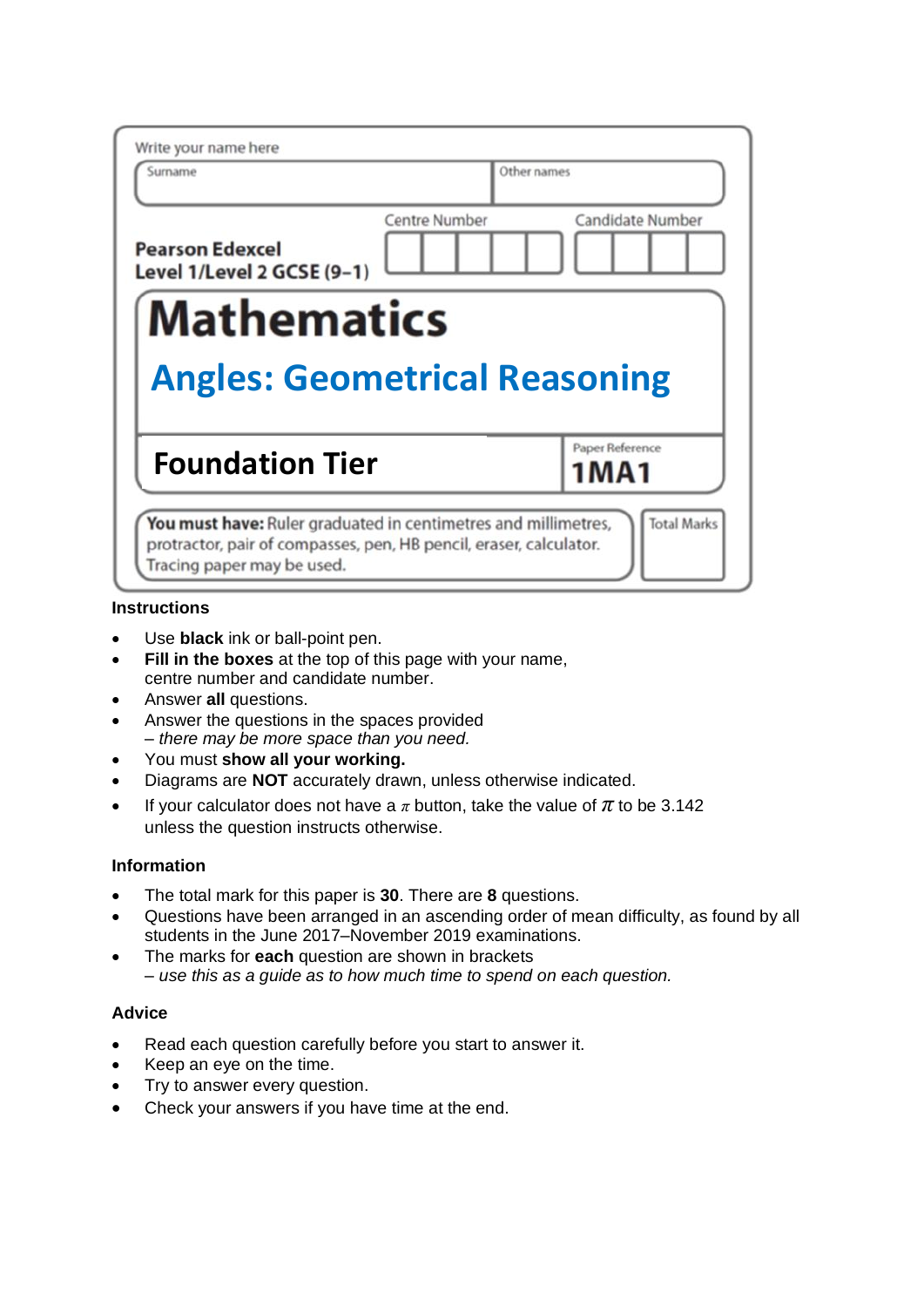

**\_\_\_\_\_\_\_\_\_\_\_\_\_\_\_\_\_\_\_\_\_\_\_\_\_\_\_\_\_\_\_\_\_\_\_\_\_\_\_\_\_\_\_\_\_\_\_\_\_\_\_\_\_\_\_\_\_\_\_\_\_\_\_\_\_\_\_\_\_\_\_\_\_\_\_**

*BCD* is a straight line. *BCD ABC* is a triangle. *ABC*

Show that triangle *ABC* is an isosceles triangle. Give a reason for each stage of your working.

**(Total for Question 1 is 4 marks)**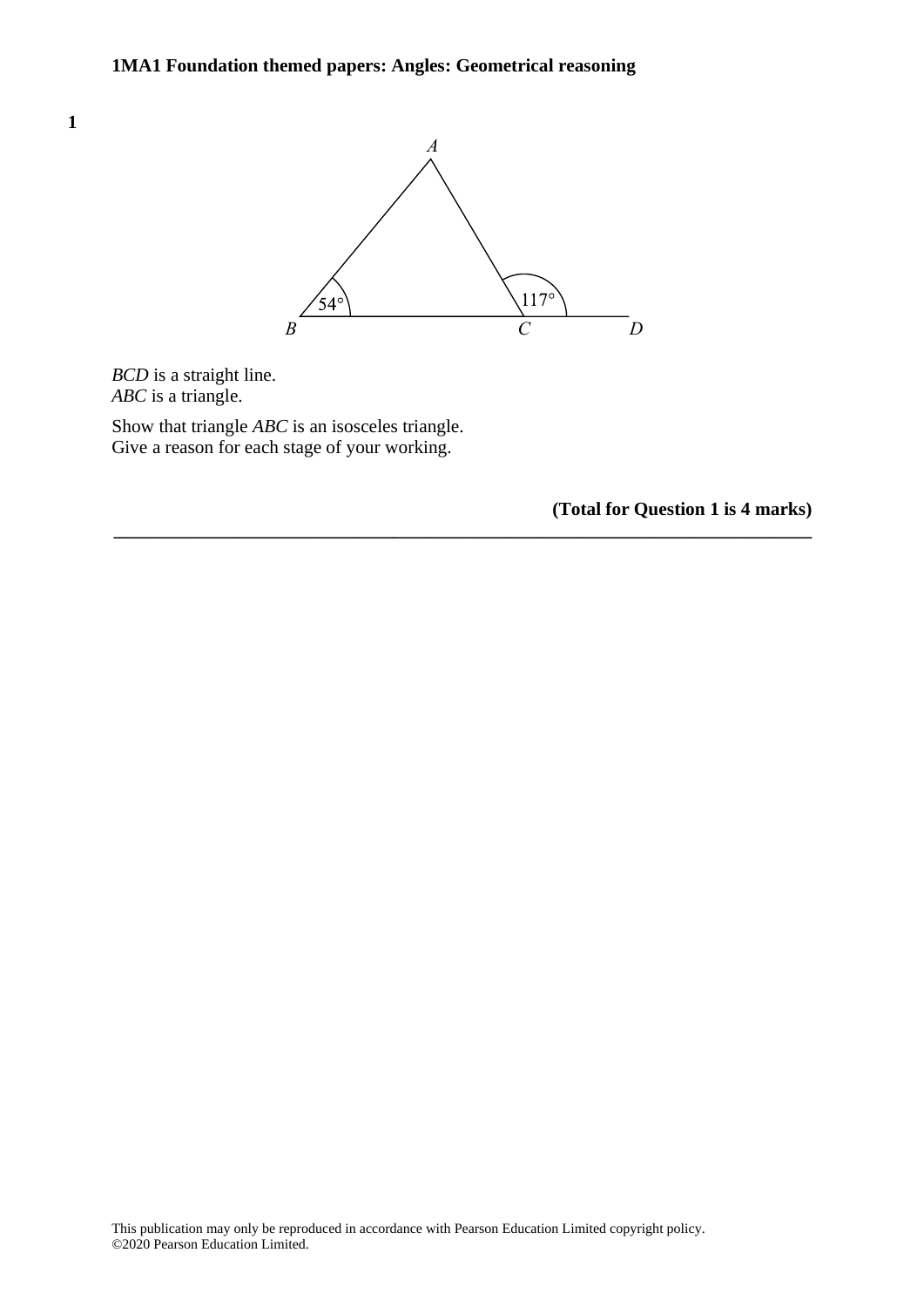**2** Mary needs to work out the size of angle *x* in this diagram. **15** Mary needs to work out the size of angle *<sup>x</sup>* in this diagram.



She writes She writes  $\mathbf{S}$ 

*x* = 63° because base angles of an isosceles triangle are equal. *<sup>x</sup>* <sup>=</sup> 63° because base angles of an isosceles triangle are equal.

Mary is wrong. Mary is wrong. Mary is wrong.

(*a*) Explain why. (a) Explain why.  $(a)$  Explain why

...................................................................................................................................................... ..................................................................................................................................................................................................................................................  $\begin{array}{ccccccccccccccccc} \hline \multicolumn{3}{c}{} & \multicolumn{3}{c}{} & \multicolumn{3}{c}{} & \multicolumn{3}{c}{} & \multicolumn{3}{c}{} & \multicolumn{3}{c}{} & \multicolumn{3}{c}{} & \multicolumn{3}{c}{} & \multicolumn{3}{c}{} & \multicolumn{3}{c}{} & \multicolumn{3}{c}{} & \multicolumn{3}{c}{} & \multicolumn{3}{c}{} & \multicolumn{3}{c}{} & \multicolumn{3}{c}{} & \multicolumn{3}{c}{} & \multicolumn{3}{c}{} & \multicolumn{3}{c}{} & \multicolumn{3}{c$ (**1**) **(1) DO NOTWRITEIN THISAREA DO NOTWRITEIN THISAREA DO NOTWRITEIN THISAREA**

William needs to work out the size of angle *y* in this diagram. William needs to work out the size of angle *y* in this diagram. William needs to work out the size of angle *y* in this diagram.



William writes William writes William writes

| <b>Working</b>                                      | <b>Reason</b>                                    |
|-----------------------------------------------------|--------------------------------------------------|
| angle $EGH = 57^{\circ}$                            | because alternate angles are equal               |
| $y = 180^{\circ} - 57^{\circ}$<br>$y = 123^{\circ}$ | because angles on a straight line add up to 180° |

One of William's reasons is wrong.

(*b*) Write down the correct reason.

...................................................................................................................................................... (b) Write down the correct reason.

**\_\_\_\_\_\_\_\_\_\_\_\_\_\_\_\_\_\_\_\_\_\_\_\_\_\_\_\_\_\_\_\_\_\_\_\_\_\_\_\_\_\_\_\_\_\_\_\_\_\_\_\_\_\_\_\_\_\_\_\_\_\_\_\_\_\_\_\_\_\_\_\_\_\_\_**

...................................................................................................................................................... .................................................................................................................................................................................................................................................. (**1**)

(**Total for Question 2 is 2 marks**) **(1) (1)**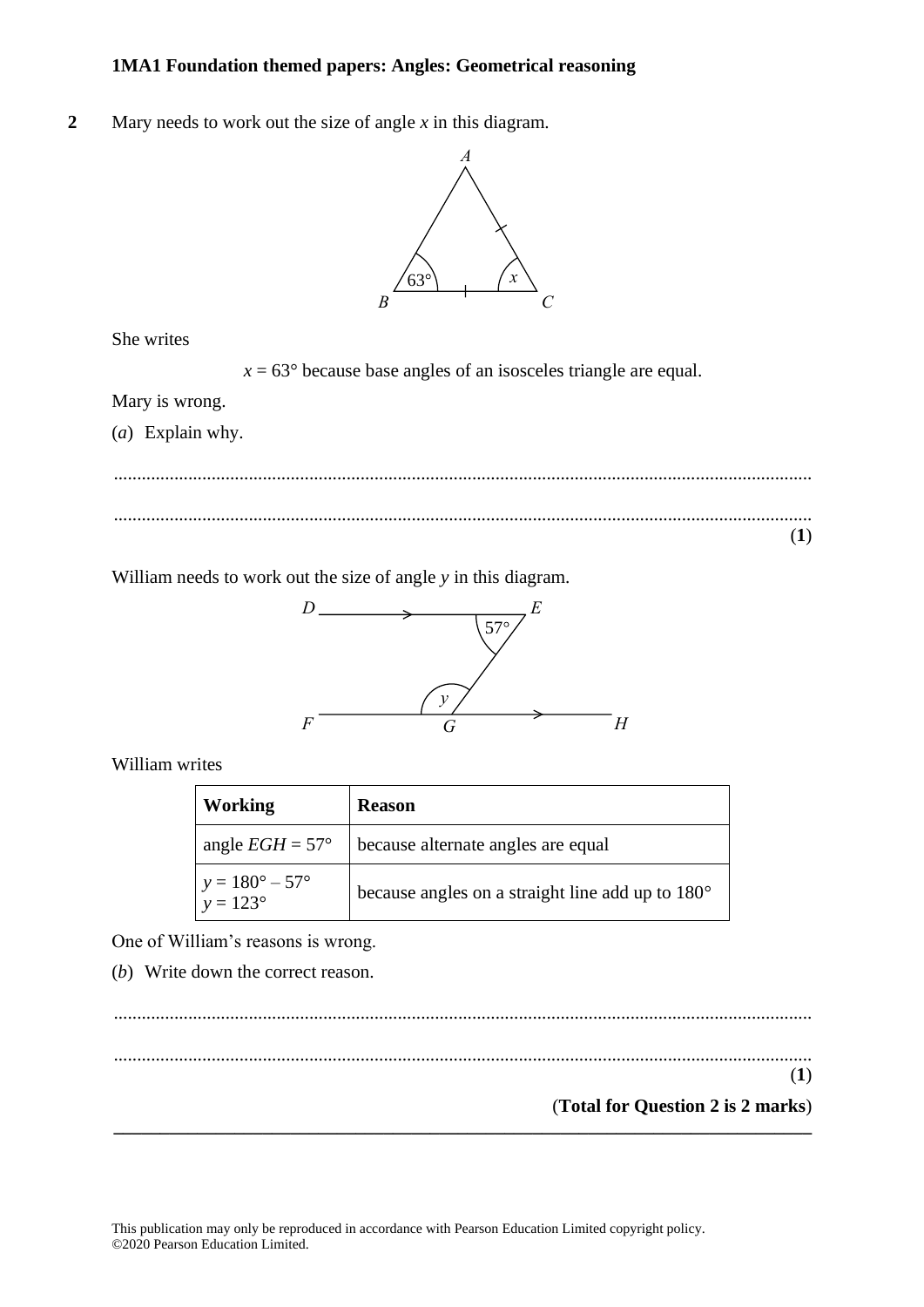**3** The diagram shows quadrilateral *ABCD* with each of its sides extended.



#### *AB* = *AD AB* <sup>=</sup> *AD*

Show that *ABCD* is a kite. Show that *ABCD* is <sup>a</sup> kite. Give a reason for each stage of your working. Give <sup>a</sup> reason for each stage of your working.

**(Total for Question 3 is 4 marks)**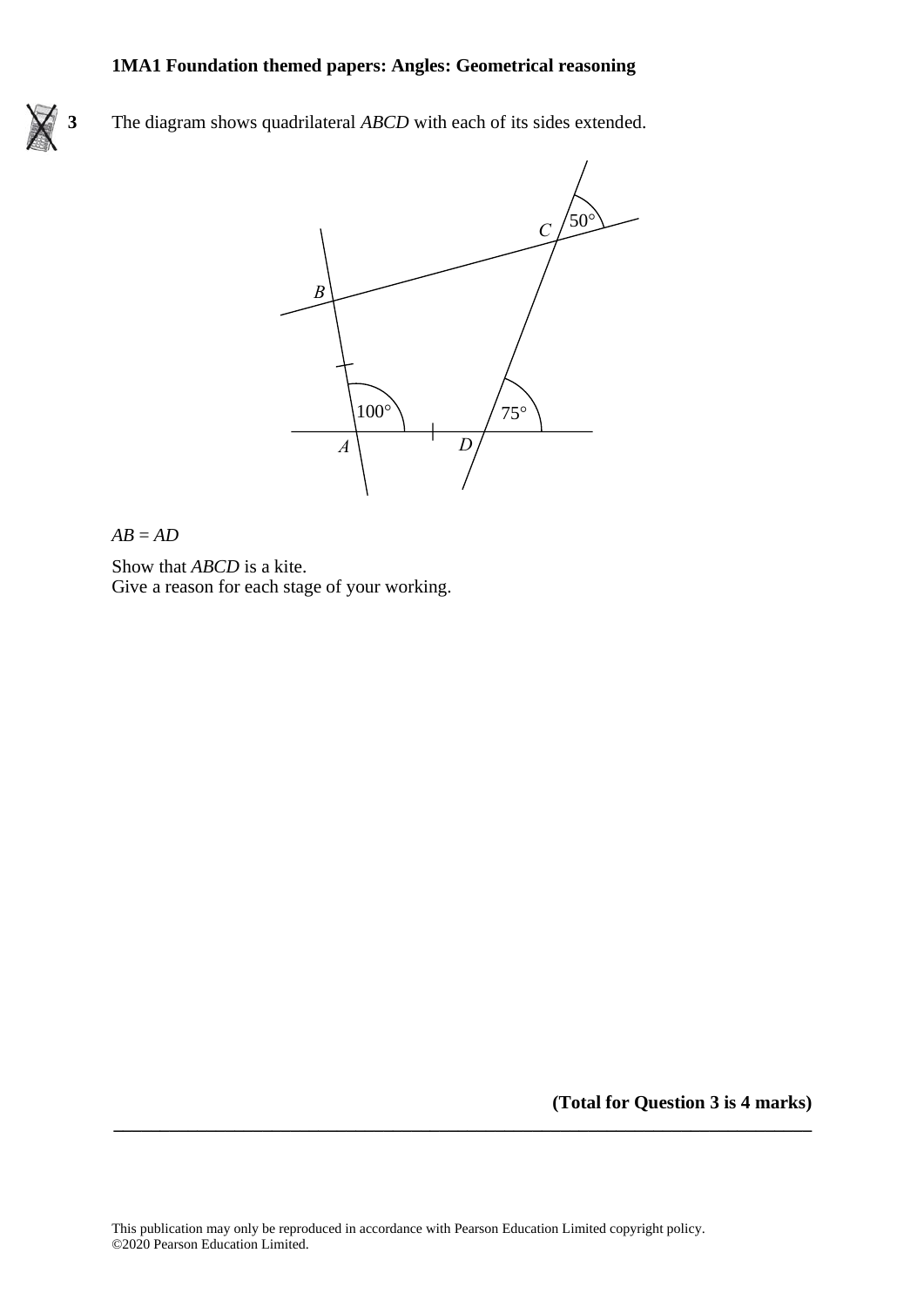



*ABCD* is a parallelogram. *ABCD* is <sup>a</sup> parallelogram. *EDC* is a straight line. *EDC* is <sup>a</sup> straight line. *F* is the point on *AD* so that *BFE* is a straight line.

Angle  $EFD = 35^{\circ}$ Angle  $DCB = 75^{\circ}$ 

Show that angle  $ABF = 70^{\circ}$ Give a reason for each stage of your working. Show that angle *ABF* <sup>=</sup> 70 Give <sup>a</sup> reason for each stage of your working.

**(Total for Question 4 is 4 marks) \_\_\_\_\_\_\_\_\_\_\_\_\_\_\_\_\_\_\_\_\_\_\_\_\_\_\_\_\_\_\_\_\_\_\_\_\_\_\_\_\_\_\_\_\_\_\_\_\_\_\_\_\_\_\_\_\_\_\_\_\_\_\_\_\_\_\_\_\_\_\_\_\_\_\_**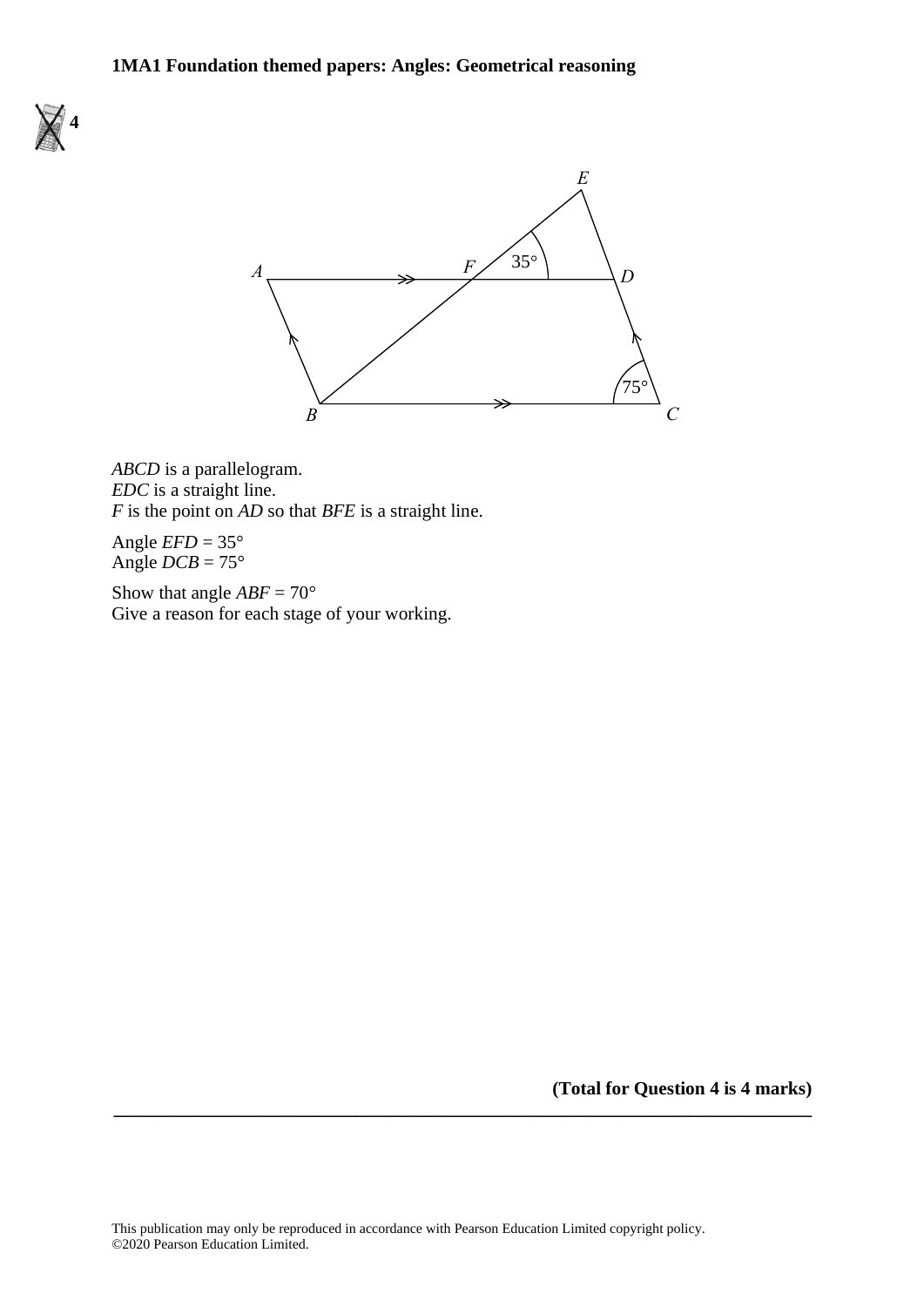



*ABC* is a straight line.  $AB = BC = BD$ . Angle  $DAB = 64^\circ$ 

Work out the size of the angle marked *x*. Give a reason for each stage of your working.

**(Total for Question 5 is 4 marks)**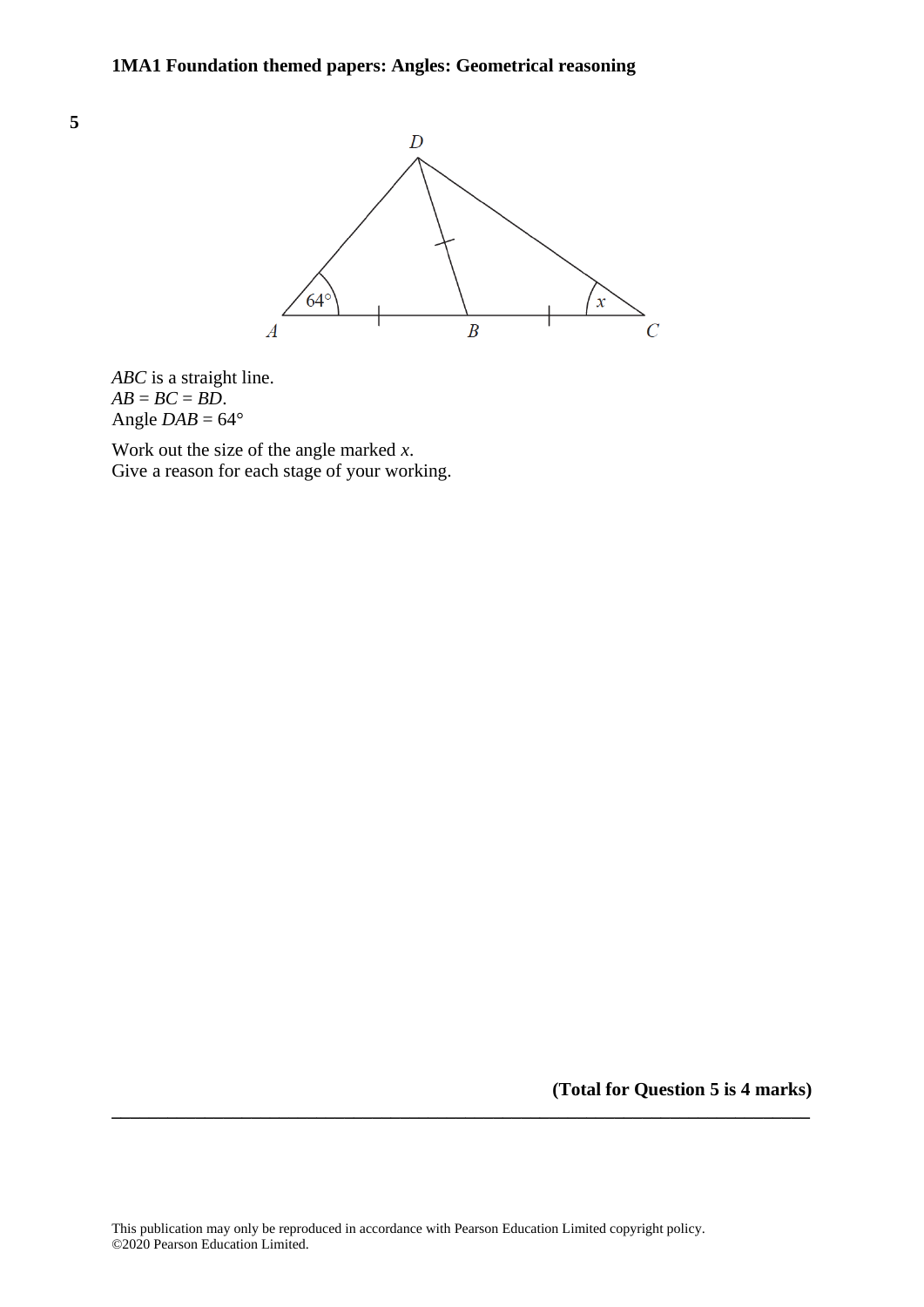**6** *BEG* is a triangle. **22** *BEG* is <sup>a</sup> triangle.



*ABC* and *DEF* are parallel lines. *ABC* and *DEF* are parallel lines.

Work out the size of angle *x*. Work out the size of angle *<sup>x</sup>*.

Give a reason for each stage of your working. Give <sup>a</sup> reason for each stage of your working.

.......................................................°

**(Total for Question 6 is 4 marks)**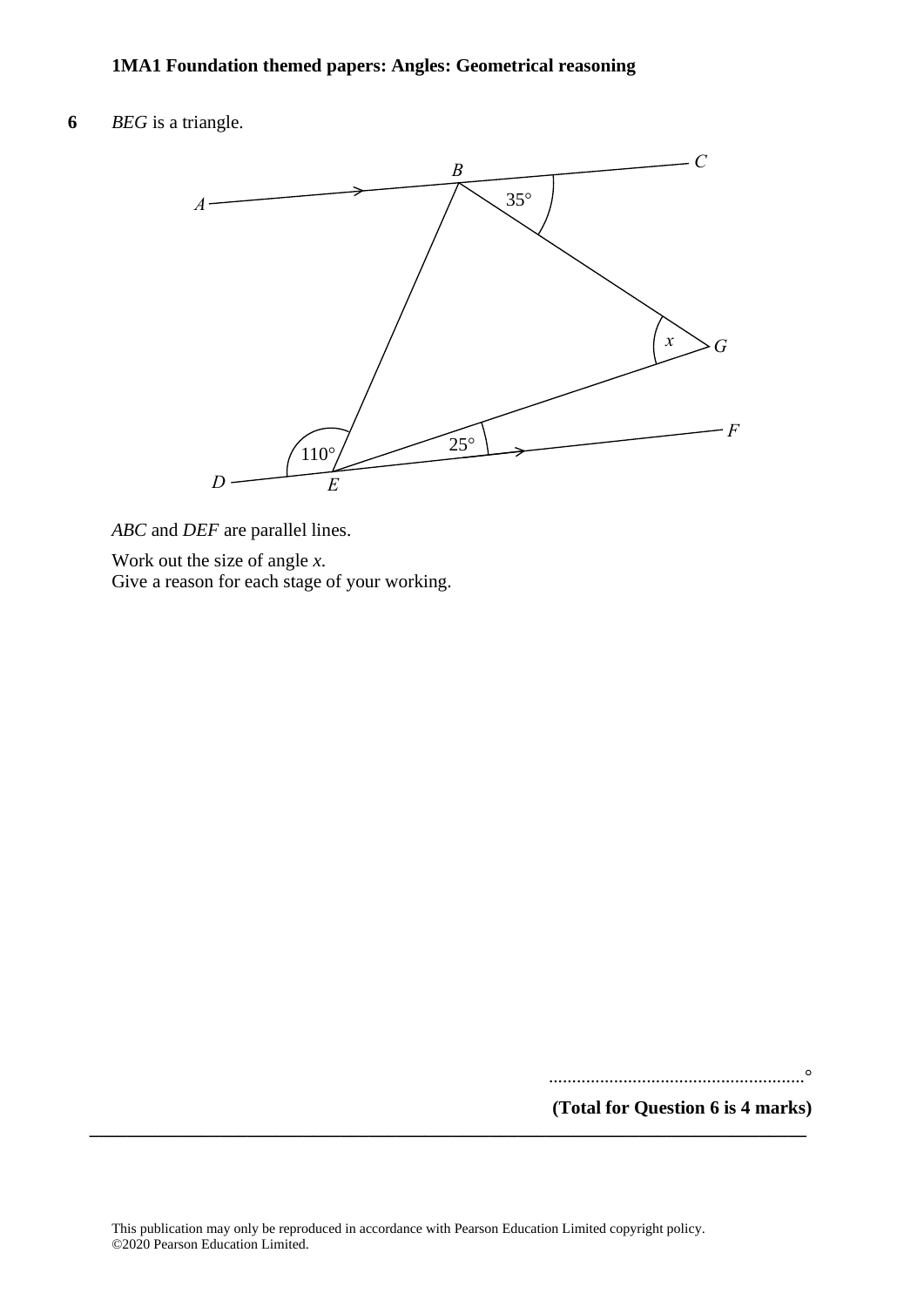**7** The diagram shows triangle *ABD* and triangle *BCD*.



*ABC* is a straight line. *BCD* is an equilateral triangle.

Angle  $DAB = 25^\circ$ 

Work out the size of the angle marked *x*. Give a reason for each stage of your working.

…………………………… o

**(Total for Question 7 is 4 marks)**